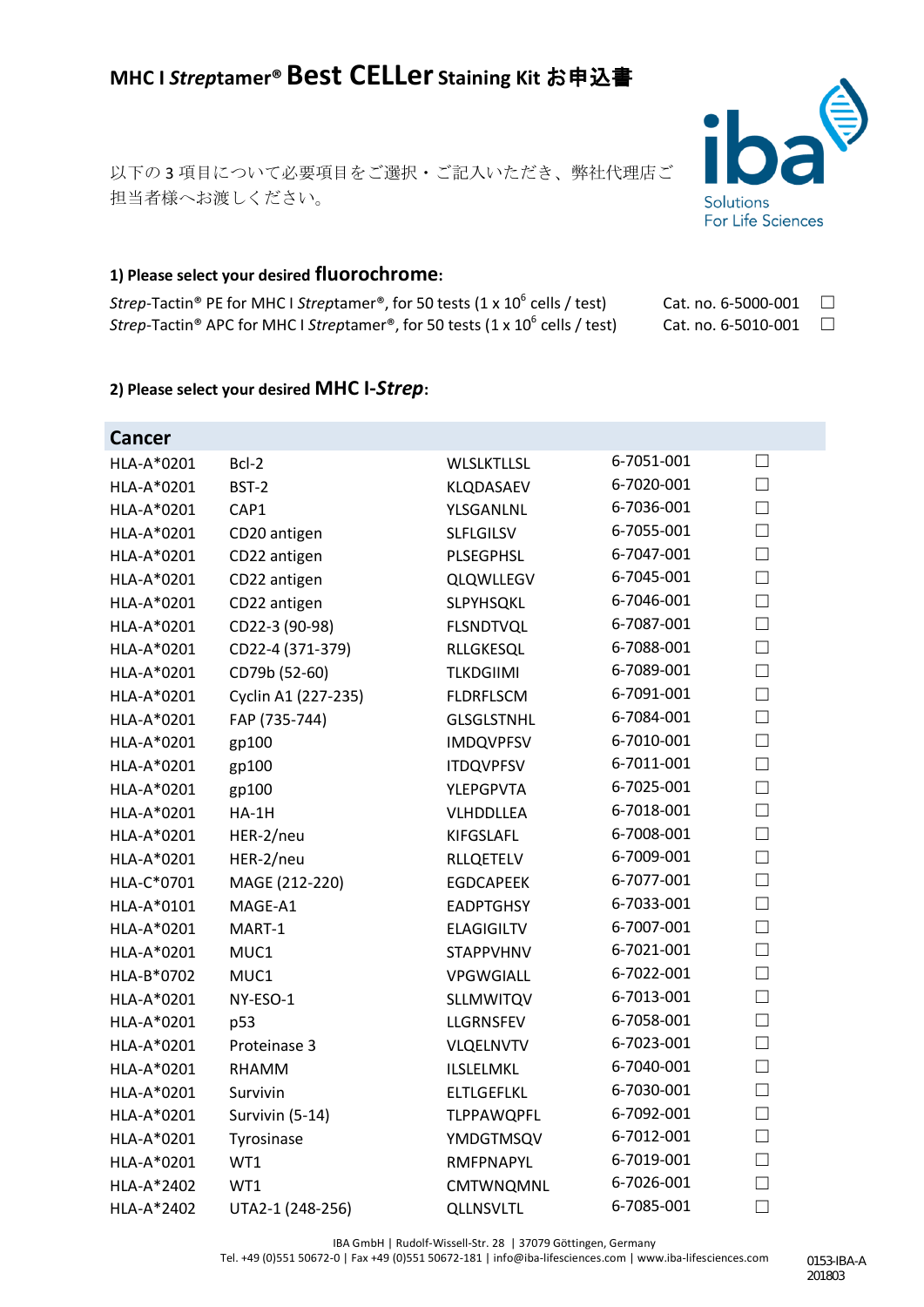| <b>ADV</b>       |                       |                    |            |                   |
|------------------|-----------------------|--------------------|------------|-------------------|
| HLA-A*2402       | ADV hexon             | <b>TYFSLNNKF</b>   | 6-7042-001 | $\Box$            |
| HLA-B*0702       | ADV hexon             | KPYSGTAYNAL        | 6-7043-001 | $\Box$            |
| HLA-B*3501       | ADV hexon             | MPNRPNYIAF         | 6-7044-001 | П                 |
|                  |                       |                    |            |                   |
| <b>BKV</b>       |                       |                    |            |                   |
| HLA-B*0702       | BKV LT-ag (27-35)     | LPLMRKAYL          | 6-7065-001 | $\Box$            |
| HLA-A*2402       | BKV LT-ag (242-250)   | <b>PYHTIEESI</b>   | 6-7066-001 | $\Box$            |
| HLA-A*0201       | BKV LT-ag (579-587)   | <b>LLLIWFRPV</b>   | 6-7067-001 | $\Box$            |
| HLA-A*0101       | BKV LT-ag (604-612)   | RLDSEISMY          | 6-7068-001 | $\Box$            |
|                  |                       |                    |            |                   |
| <b>CMV</b>       |                       |                    |            |                   |
| HLA-A*0201       | CMV IE-1              | <b>VLEETSVML</b>   | 6-7041-001 | $\Box$            |
| HLA-B*0801       | CMV IE-1              | <b>QIKVRVDMV</b>   | 6-7017-001 | $\Box$            |
| HLA-A*0101       | CMV pp50              | <b>VTEHDTLLY</b>   | 6-7024-001 | $\Box$            |
| HLA-A*0201       | CMV pp65              | <b>NLVPMVATV</b>   | 6-7001-001 | $\Box$            |
| HLA-A*1101       | CMV pp65              | <b>GPISGHVLK</b>   | 6-7050-001 | $\Box$            |
| HLA-A*2402       | CMV pp65              | QYDPVAALFL         | 6-7028-001 | $\Box$            |
| HLA-B*0702       | CMV pp65              | <b>TPRVTGGGAM</b>  | 6-7027-001 | $\Box$            |
| HLA-C*0401       | CMV pp65              | QYDPVAALFL         | 6-7076-001 | $\vert \ \ \vert$ |
|                  |                       |                    |            |                   |
| <b>EBV</b>       |                       |                    |            |                   |
| HLA-A*0201       | EBV BMLF-1            | <b>GLCTLVAML</b>   | 6-7002-001 | $\Box$            |
| HLA-B*0801       | EBV BZLF-1 (190-197)  | <b>RAKFKQLL</b>    | 6-7075-001 | П                 |
| HLA-B*3501       | EBV EBNA-1 (407-417)  | <b>HPVGEADYFEY</b> | 6-7059-001 | $\Box$            |
| HLA-B*0801       | EBV EBNA-3A (325-333) | <b>FLRGRAYGL</b>   | 6-7060-001 | $\Box$            |
| HLA-A*0301       | EBV EBNA-3A (603-611) | <b>RLRAEAQVK</b>   | 6-7062-001 | $\Box$            |
| HLA-A*2402       | EBV LMP2 (131-139)    | PYLFWLAAI          | 6-7063-001 | $\Box$            |
| HLA-A*0201       | EBV LMP-2 (307-315)   | <b>CLGGLLTMV</b>   | 6-7079-001 | $\Box$            |
| HLA-A*0201       | EBV LMP2 (356-364)    | <b>FLYALALLL</b>   | 6-7064-001 | $\mathsf{L}$      |
|                  |                       |                    |            |                   |
| <b>HBV</b>       |                       |                    |            |                   |
| HLA-A*0201       | HBV core              | <b>FLPSDFFPSV</b>  | 6-7006-001 | $\mathsf{L}$      |
|                  |                       |                    |            |                   |
| <b>HERV-K</b>    |                       |                    |            |                   |
| HLA-A*0201       | HERV-K Env (105-114)  | QIFEASKAHL         | 6-7072-001 | $\perp$           |
| HLA-A*0201       | HERV-K Gag (139-147)  | VMAQSTQNV          | 6-7073-001 | $\Box$            |
| HLA-A*0201       | HERV-K Gag (155-163)  | <b>VIYPETLKL</b>   | 6-7074-001 | $\vert \ \ \vert$ |
| <b>HIV</b>       |                       |                    |            |                   |
| HLA-A*0201       |                       | <b>SLYNTVATL</b>   | 6-7004-001 | ப                 |
| HLA-A*0201       | HIV gag               | <b>ILKEPVHGV</b>   | 6-7005-001 | $\Box$            |
|                  | HIV pol               |                    | 6-7070-001 | $\vert \ \ \vert$ |
| HLA-B*2705       | HIV p24-Gag (263-272) | <b>KRWIILGLNK</b>  |            |                   |
| <b>Influenza</b> |                       |                    |            |                   |
| HLA-A*0201       | Influenza M1          | <b>GILGFVFTL</b>   | 6-7003-001 | $\vert \ \ \vert$ |
|                  |                       |                    |            |                   |

IBA GmbH | Rudolf-Wissell-Str. 28 | 37079 Göttingen, Germany

Tel. +49 (0)551 50672-0 | Fax +49 (0)551 50672-181 | info@iba-lifesciences.com | www.iba-lifesciences.com